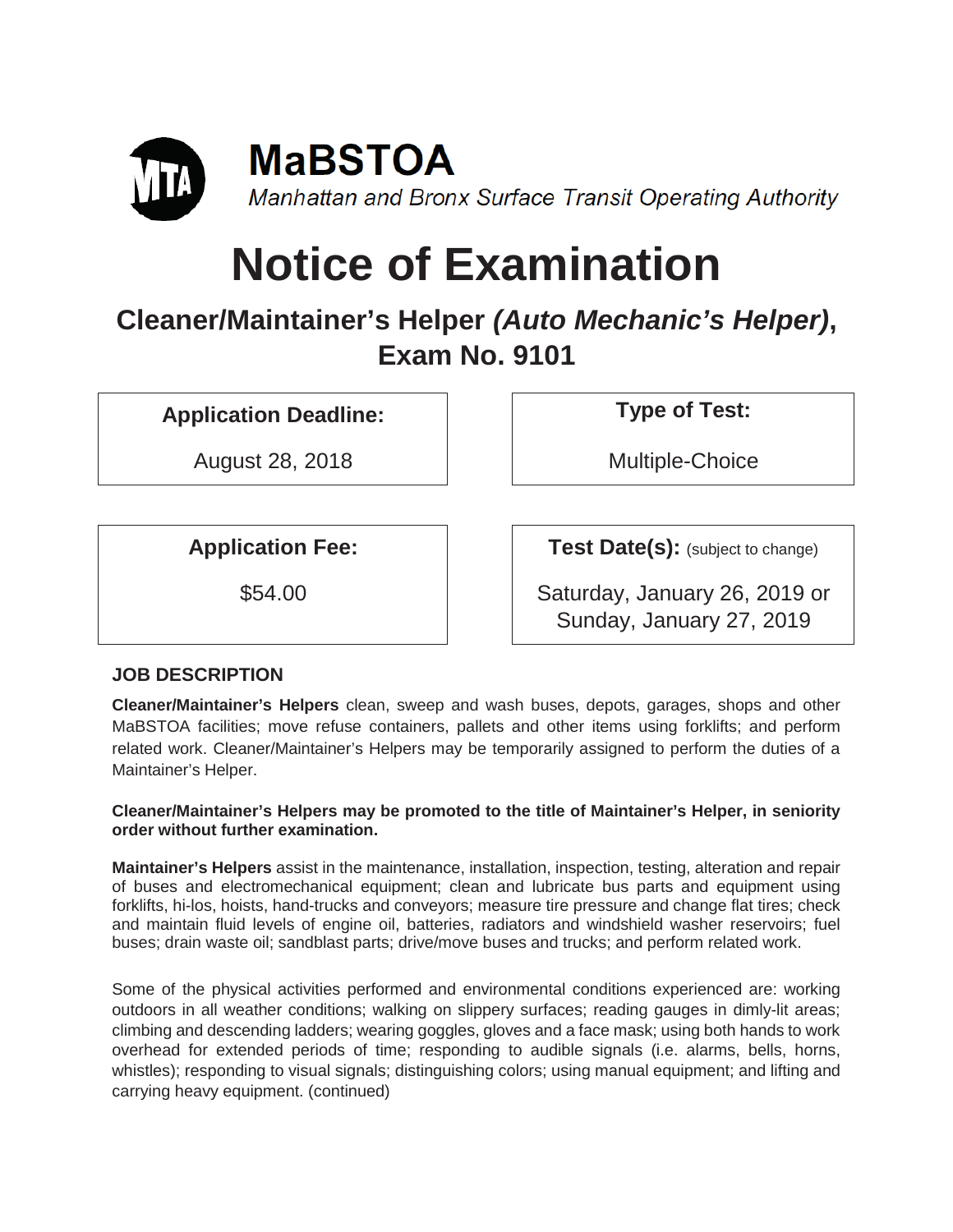### **JOB DESCRIPTION** (Continued)

**Special Working Conditions:** Cleaner/Maintainer's Helpers may be required to work various shifts including nights, Saturdays, Sundays and holidays.

(This brief description does not include all of the duties of this position.)

#### **SALARY AND BENEFITS**

The current minimum salary for Cleaner/Maintainer's Helper is \$17.32 per hour for a 40-hour work week increasing to \$28.87 in the sixth year of service. These rates are subject to change. The benefits of this position include, but are not limited to, night and weekend salary differentials, paid holidays, vacation and sick leave, a comprehensive medical plan and a pension plan.

# **HOW TO QUALIFY**

**Education and Experience Requirements:** By **January 26, 2019** you must meet the following requirements:

- 1. Two years of full-time experience performing or assisting in the performance of inspections, installations, alterations, maintenance, testing or repairs of bus, truck, automotive or aircraft electro-mechanical components including bodies, engines, transmissions, brakes, electrical or air conditioning systems, or related components or systems; or
- 2. Graduation from a vocation high school with a major course of study in automotive maintenance, or a closely related field. This school must be approved by a state's Department of Education or comparable agency; or
- 3. Graduation from a recognized trade school or technical school with a major course of study in automotive mechanics, or a closely related field, totaling at least 600 hours. This school must be approved by a state's Department of Education or comparable agency; or
- 4. An A.S.S. degree or higher from an accredited college of university in automotive mechanics or a closely related field.

Vocational high school, or technical or trade school education must be approved by a State's Department of Education or a recognized accrediting organization. College education must be from an accredited college or university, accredited by regional, national, professional or specialized agencies recognized as accrediting bodies by the U.S. Secretary of Education, and by the Council of Higher Education Accreditation (CHEA).

**Foreign Education Fact Sheet (required only if you need credit for your foreign education for this examination):** If you were educated outside the United States, you must have your foreign services that are approved to make this evaluation, as well as instructions on how to submit this education evaluated to determine its equivalence to education obtained in the United States. The evaluation are listed in the *Foreign Education Fact Sheet* included with your application packet. When you contact the evaluation service, ask for a "document-by-document" (general) evaluation of your foreign education. (continued)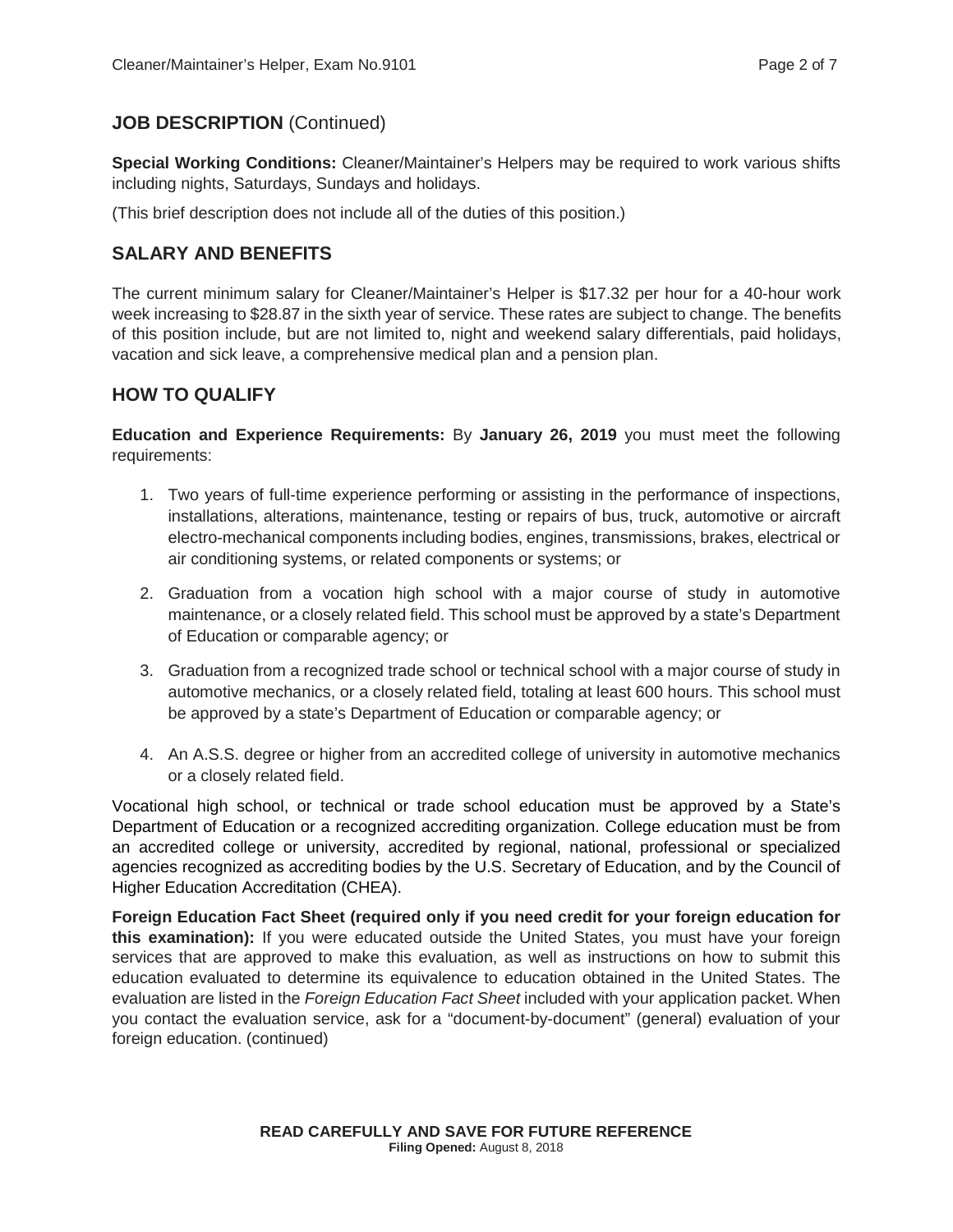# **HOW TO QUALIFY** (Continued)

You will be required to indicate if you met the education and experience on the date that you are scheduled to take the multiple-choice test. You may also be required to complete additional forms in regards to your education and experience at the time of appointment. You will be given the multiplechoice test before we verify your qualifications for this examination. You are responsible for determining whether you meet the qualification requirements for this examination prior to submitting the *Application*. If you are marked "Not Qualified," your application fee will **not** be refunded and you will **not** receive a score.

# **REQUIREMENTS TO BE APPOINTED TO THE TITLE OF CLEANER**

**Medical Requirement:** Medical guidelines have been established for the position of Cleaner/Maintainer's Helper. You will be examined to determine whether you can perform the essential functions of the position. Where appropriate, a reasonable accommodation will be provided for a person with a disability to enable him or her to perform the essential functions of the job.

**Drug Screening Requirement:** You must pass a drug screening in order to be appointed, and if appointed, you will be subject to random drug and alcohol tests for the duration of your employment. Additionally, if you have tested positive on a drug or alcohol test or had a refusal to test during preemployment or while employed by a Federal DOT-regulated employer during the applicable period, you must have completed the Substance Abuse Professional (SAP) process required by federal law in order to be appointed to this safety-sensitive position.

**Residency:** New York City residency is not required for this position

**English Requirement:** You must be able to understand and be understood in English.

**Proof of Identity:** Under the Immigration and Reform Control Act of 1986, you must be able to prove your identity and your right to obtain employment in the United States prior to employment with MaBSTOA.

**Character Requirement:** Proof of good character and satisfactory background are absolute prerequisites to appointment. The following are some of the factors considered as grounds for disqualification: (a) conviction of an offense, the nature of which indicates lack of good moral character or disposition toward violence or disorder; (b) repeated convictions where such convictions indicate a disrespect for the law; (c) discharge from employment where such discharge indicates poor behavior or an inability to follow rules and disciplinary guidelines; (d) previous unsatisfactory employment history with the Metropolitan Transportation Authority (MTA), or another public employer; (e) dishonorable discharge from the Armed Forces; (f) previous misrepresentation of identity; and (g) previous misrepresentation of authority to work in the United States.

# **REQUIREMENTS TO BE PROMOTED TO THE TITLE OF MAINTAINER'S HELPER**

If you are considered for promotion to the title of Maintainer's Helper, you must meet the requirements in "1" or "2" below at the time of consideration for promotion.

1. A Class B Commercial Driver License (CDL) valid in the State of New York with a passenger endorsement and no disqualifying restrictions with proof of residency for the state in which the license was issued; or (continued)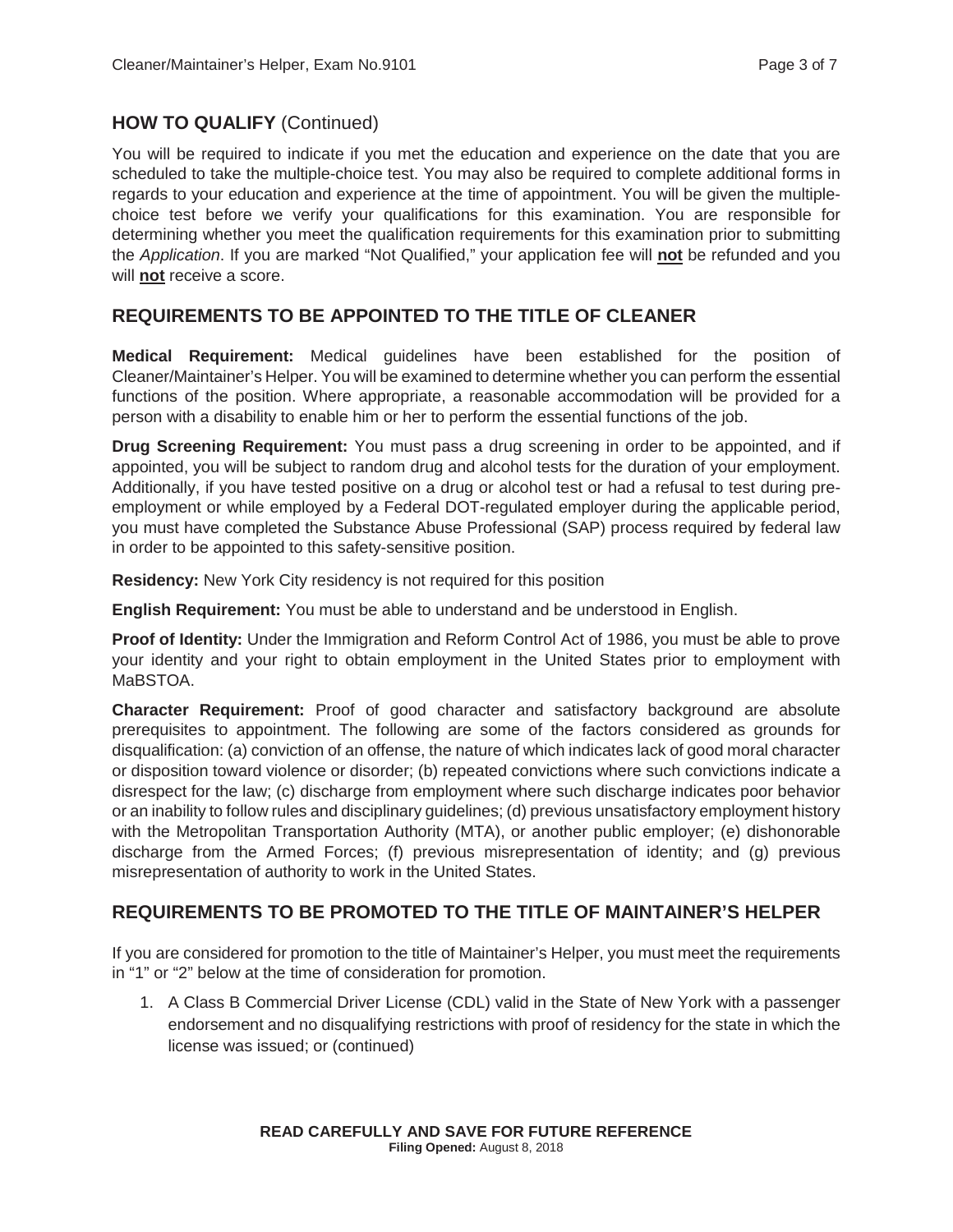#### **REQUIREMENTS TO BE PROMOTED TO THE TITLE OF MAINTAINER'S HELPER** (Continued)

2. A Motor Vehicle Driver License valid in the State of New York and a Learner Permit for a Class B CDL valid in the State of New York with a passenger endorsement and no disqualifying restrictions with proof of residency for the state in which the license was issued.

If you qualify under "2" above, your promotion will be subject to the receipt of a Class B CDL valid in the State of New York with a passenger endorsement and no disqualifying restrictions at the end of a special training course in bus operation. If you fail to successfully complete the special training course in bus operation, including the receipt of a Class B CDL valid in the State of New York with a passenger endorsement and no disqualifying restrictions with proof of residency for the state in which the license was issued, your employment will be terminated.

If you have serious moving violations, a license suspension or an accident record, you may be disqualified.

The Class B Commercial Driver License (CDL) with passenger endorsement and no disqualifying restrictions must be maintained for the duration of your employment in the title.

**Commercial Motor Vehicle Driving Experience in the Military or New York National Guard**: If you are an active member or former member (discharged in the past year) of the military or New York National Guard and have experience driving a Commercial Motor Vehicle in the military or New York National Guard, you may be eligible for a waiver of the New York State commercial driving skills test through the New York State Department of Motor Vehicles. If you believe that you may be eligible for this waiver, you must apply for the waiver through the New York State Department of Motor Vehicles.

# **HOW TO SUBMIT AN APPLICATION AND PAY THE APPLICATION FEE**

If you believe you meet the requirements in the "How to Qualify" section, submit an application online by the last day of the application period.

#### **Online Applications:**

- 1. Apply using http://mta.info/nyct/hr/appexam.htm by the last day of the application period.
- 2. A major credit card or a bank card associated with a bank account must be used when applying online.
- 3. You will be given a confirmation number after you submit your *Application* and pay the application fee. Applicants who request a fee waiver must apply by mail.

Computers with internet access are available on a limited basis at branches of the New York Public Library, the Brooklyn Library and the Queens Library to patrons with a valid library card.

Save your confirmation numbers for future references and proof of filing an *Application.*

**Application Fee**: This fee is generally not refundable. Under special circumstances, you may be entitled to a refund. You should refer to the Department of Citywide Administrative Services (DCAS) Exam Regulations to determine if you are entitled to a refund prior to requesting a refund. You can refer to the bottom of the last page of this Notice of Examination for instructions on how to obtain a copy of the DCAS Exam Regulations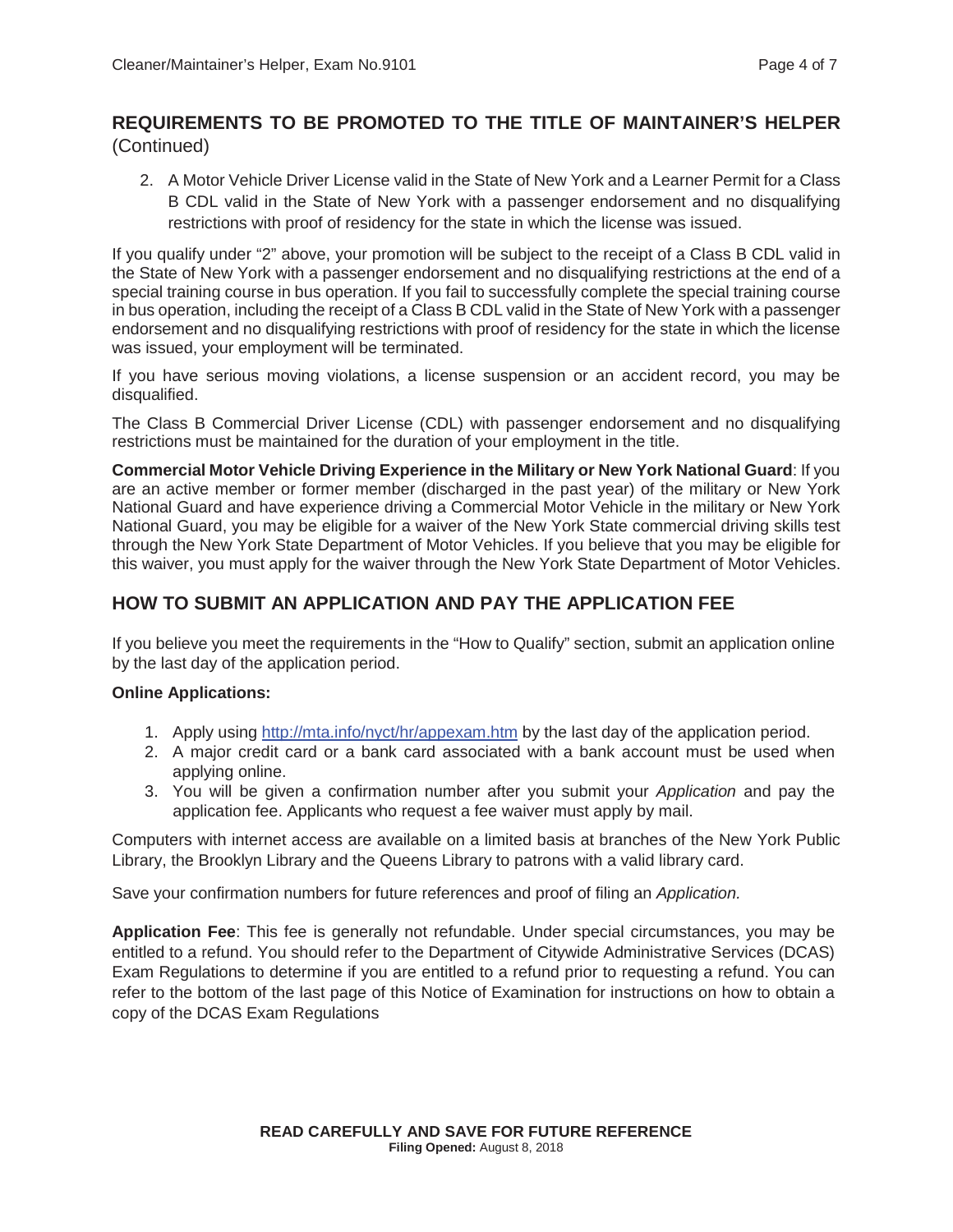#### **HOW TO SUBMIT AN APPLICATION WHEN REQUESTING A FEE WAIVER**

Applicants who wish to request a Fee Waiver must obtain an *Application* in person at the MTA Exam Information Center (as indicated below) and must submit the *Application* and required forms by mail to the address in the Correspondence section below **by the last day of the application period**.

MaBSTOA will not accept applications in person. Additional information on how to request an application fee waiver is available with the *Application.*

**MTA Exam Information Center:** Open Monday through Friday, from 9 AM to 3 PM, in the lobby of 180 Livingston Street, Brooklyn, New York. Directions: take the A, C, F, or R trains to the Jay Street-Metro Tech Station, or the 2 or 3 trains to the Hoyt Street Station.

#### **ADMISSION LETTER**

An *Admission Letter* will be mailed to you about 10 days before the first date of the multiple-choice test. If you do not receive an *Admission Letter* at least 4 days before this date, you may obtain a duplicate letter at the MTA Exam Information Center (as indicated above). A paper copy of the *Admission Letter* is your ticket for admission to the test.

#### **THE TEST**

You will be given a competitive multiple choice test. A score of at least 70% is required to pass this test. Your score on this test will determine your place on the eligible list.

The multiple-choice test may include questions on: proper selection and use of tools and equipment of the automotive trade; reading and understanding written material such as bulletins, manuals and labels; reading meters and performing basic shop mathematics; understanding basic automotive and mechanical theory; knowledge of safe work practices and procedures; and other related areas.

#### **TEST ADMINISTRATION GUIDELINES**

**Warning:** You are not permitted to enter the test site with cellular phones, smart watches, beepers, pagers, cameras, portable media players, or other electronic devices. Calculators are not permitted. Electronic devices with an alphabetic keyboard, word processing, or data recording capabilities, such as planners, organizers, etc., are prohibited. If you use any of these devices in the testing site building at any time before, during, or after the test, you may **not** receive your test results, your test score may be nullified, and your application fee will **not** be refunded.

You may not have any other person, including children, present with you while you are being processed for or taking the test, and no one may wait for you inside of the test site while you are taking the test.

(continued)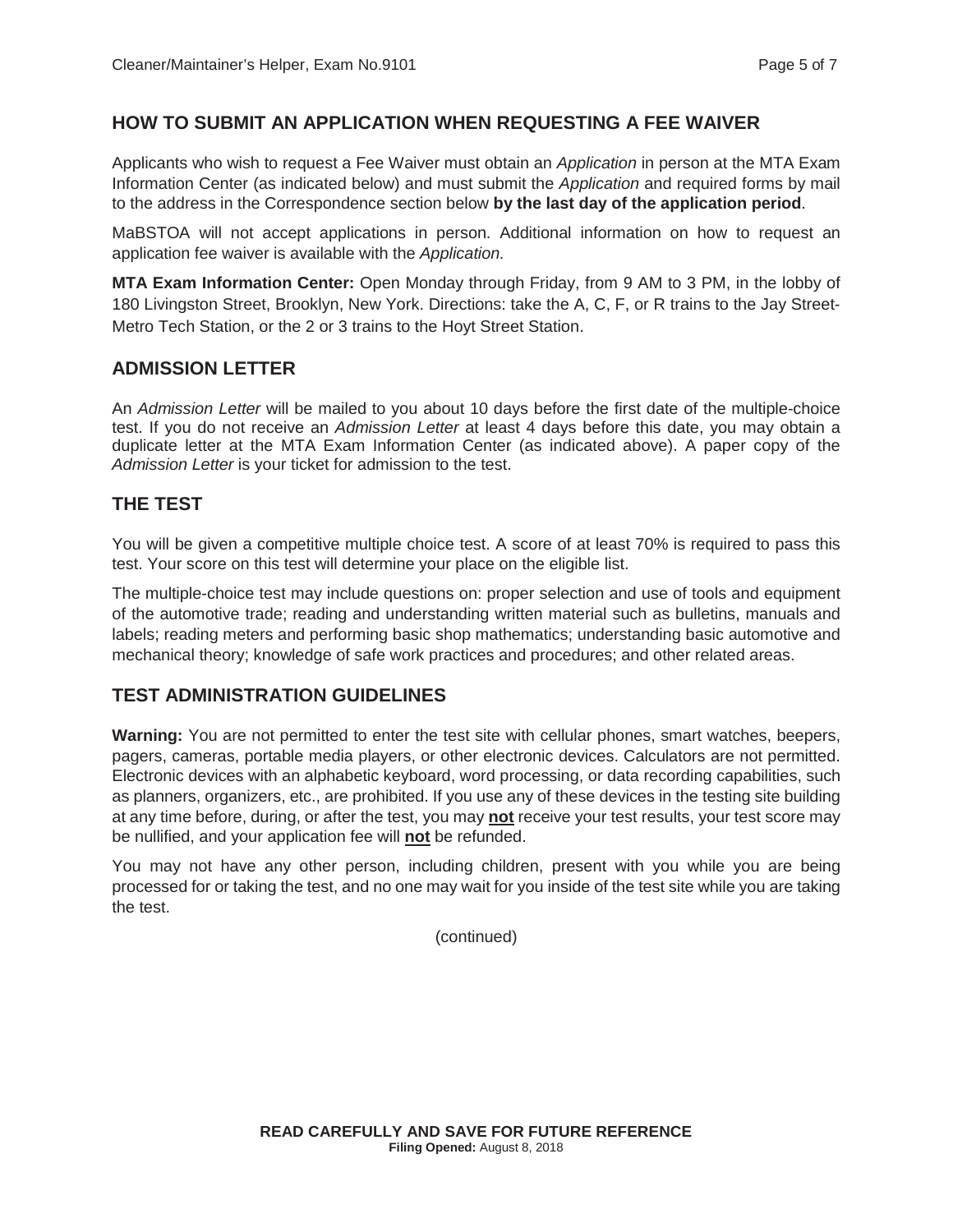# **TEST ADMINISTRATION GUIDELINES** (Continued)

**Required Identification: You are required to bring one (1) form of valid (non-expired) signature and photo bearing identification to the test site**. The name that was used to apply for the exam must match the first and last name on the photo ID. A list of acceptable identification documents is provided below**. If you do not have an acceptable ID, you may be denied testing.** Acceptable forms of identification (bring one) are as follows: State issued driver's license, State issued identification card, US Government issued Passport, US Government issued Military Identification Card, US Government issued Alien Registration Card, Employer ID with photo, or Student ID with photo.

Leaving: You must leave the test site once you finish the test. If you leave the test site after being fingerprinted but before finishing the test, you will not be permitted to re-enter. If you disregard this instruction and re-enter the test site, you may not receive your test results, your test score may be nullified, and your application fee will not be refunded.

# **THE TEST RESULTS**

If you meet the education and experience requirements and pass the multiple-choice test, your name will be placed on an eligible list and you will be given a list number. You will be notified by mail of your test results. If you meet all requirements and conditions, you will be considered for appointment when your name is reached on the eligible list.

# **SPECIAL ARRANGEMENTS**

**Special Test Accommodations:** If you plan to request special testing accommodations due to disability or an alternate test date due to your religious belief, follow the instructions included with your *Application* and mail your request to the address found in the "Correspondence" section below no later than 30 days prior to the first scheduled test date.

**Make-Up Test:** You may apply for a make-up test if you cannot take the Multiple-Choice test on the scheduled date for any of the following reasons:

- 1. Compulsory attendance before a public body;
- 2. On-the-job injury or illness caused by municipal employment where such applicant is an officer or employee of the City;
- 3. Absence from the test within one week after the death of a spouse, domestic partner, parent, sibling, child, or child of a domestic partner where you are an officer or employee of the City or MTA;
- 4. Absence due to ordered military duty;
- 5. A clear error for which MaBSTOA or New York City Transit is responsible; or
- 6. A temporary disability, pregnancy-related, or child-birth related condition preventing you from taking the test.

To request a make-up test, mail your request with your documentation of special circumstances to the address found in the "Correspondence" section below within 60 days of your scheduled test date or make the request within 90 days following termination of your military duty.